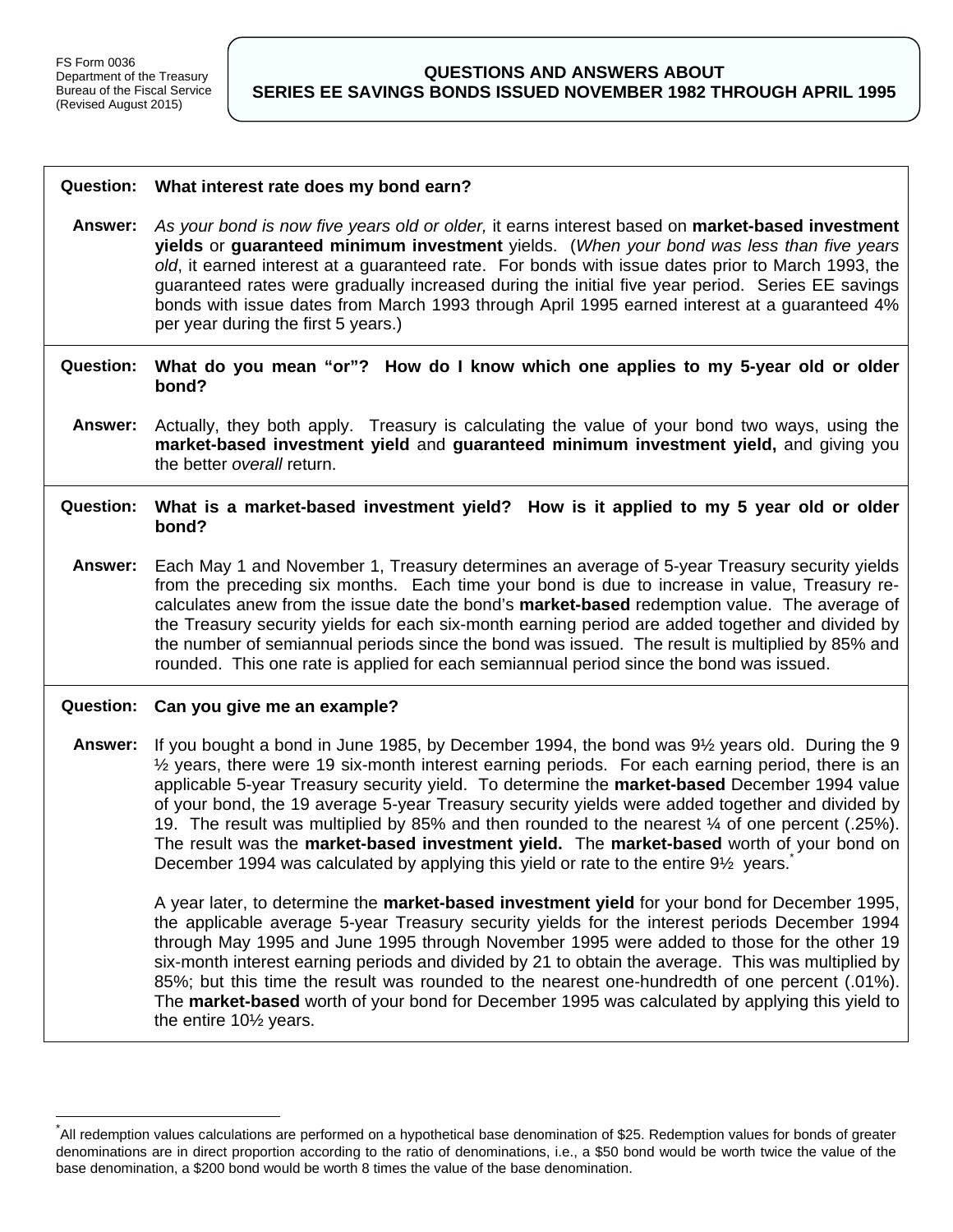| Answer:          | When bonds are issued, an original maturity period is established. (Your 1985 bond had an<br>original maturity period of 10 years.) After original maturity, bonds may be held for additional<br>extensions of maturity. During maturity periods that began before May 1989, rounding of the<br>market-based investment yield is to the nearest $\frac{1}{4}$ of one percent. If the current maturity period<br>was entered on or after May 1, 1989, the rounding is to the nearest one hundredth of one percent. |
|------------------|-------------------------------------------------------------------------------------------------------------------------------------------------------------------------------------------------------------------------------------------------------------------------------------------------------------------------------------------------------------------------------------------------------------------------------------------------------------------------------------------------------------------|
| <b>Question:</b> | What are the original maturity periods for my bonds?                                                                                                                                                                                                                                                                                                                                                                                                                                                              |
| Answer:          | For bonds dated November 1982 through October 1986, it was 10 years.                                                                                                                                                                                                                                                                                                                                                                                                                                              |
|                  | For bonds dated November 1986 through February 1993, it is 12 years.                                                                                                                                                                                                                                                                                                                                                                                                                                              |
|                  | For bonds dated March 1993 through April 1995, it is 18 years.                                                                                                                                                                                                                                                                                                                                                                                                                                                    |
| Question:        | Where does the guaranteed minimum investment yield come in?                                                                                                                                                                                                                                                                                                                                                                                                                                                       |

**Question: Why is the rounding to .25% in some cases and .01% in others?** 

How does it apply to my bond?

- **Answer:** When Treasury first offered a **guaranteed minimum** return in November 1982, the rate for the original maturity period was set at 7.5% per year, compounded semiannually. Effective with bonds issued November 1986, the rate was reduced to 6% per year, compounded semiannually. You had to hold a bond no less than 5 years to receive the **guaranteed minimums.** For bonds issued March 1993 through April 1995, the rate is 4% from issue date. With each offering, Treasury established a table of redemption values for the original maturity period based on the **guaranteed minimum** return promised.
- **Question: Can you give me an example?**
- **Answer:** Let's use your June 1985 bond again. When you bought this bond, Treasury promised you that if you held the bond at least five years then you would receive a return of no less than 7.5% per year, compounded semiannually, during the original maturity period of the bond. In December 1994, the bond had not reached original maturity and had been held at least 5 years; therefore, the redemption value established in the offering table reflected a yield of the promised 7.5% per year, compounded semiannually, from the issue date to December 1994.

## **Question: What happens after my bond reaches original maturity?**

**Answer:** For original maturity, Treasury has established a table of redemption values which reflects the guaranteed minimum rate promised. After the bond reaches original maturity, it enters an extension. The guaranteed minimum during the extension will be the rate in effect at the time the extension starts, right now 4% per year, compounded semiannually. During the first extension, each time a bond is due to increase in value, Treasury re-calculates the bond's **guaranteed minimum** redemption value starting with what the bond is guaranteed to be worth at original maturity, and applies the guaranteed minimum rate for the current extension to each interest period since original maturity.